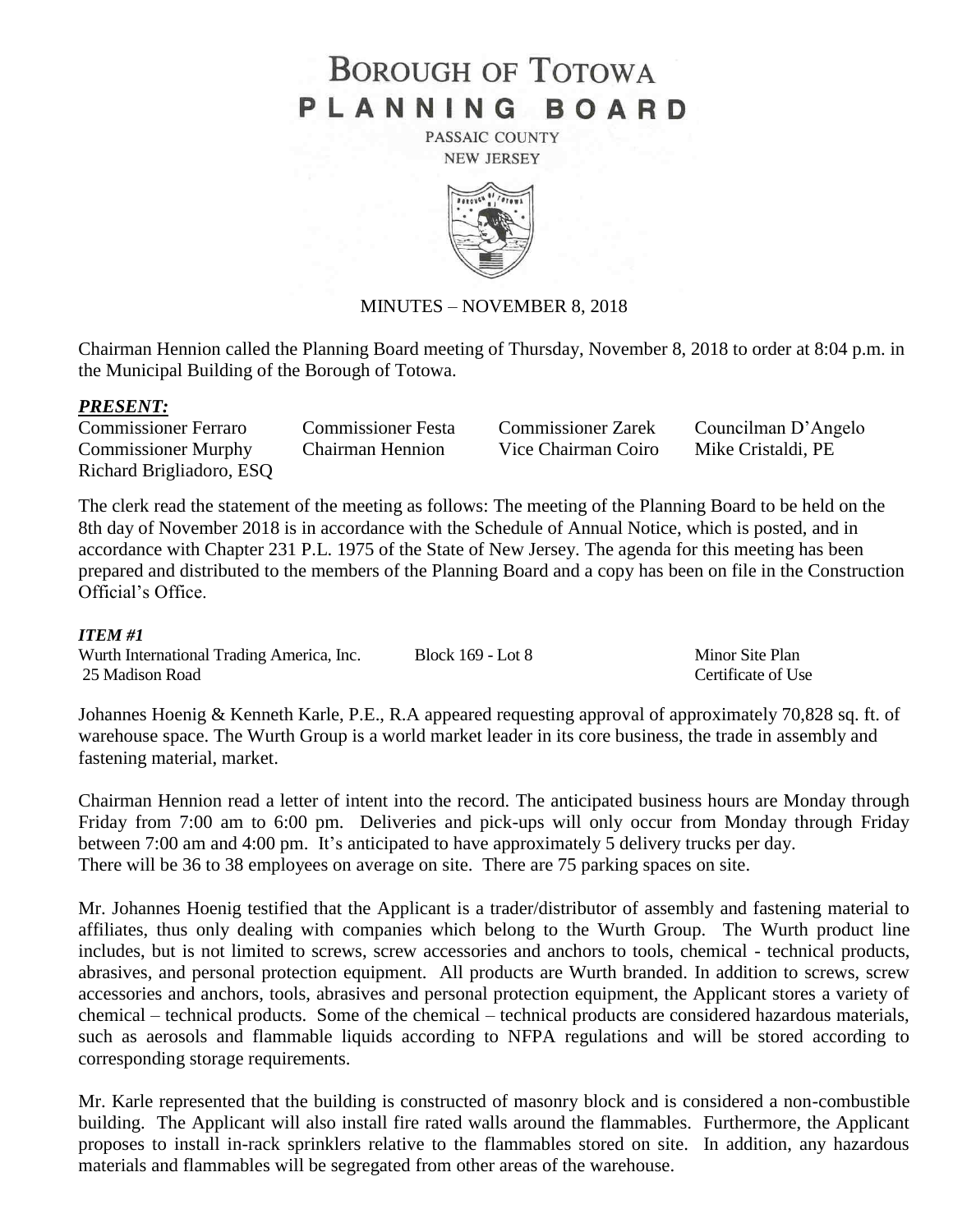## PLANNING BOARD MEETING NOVEMBER 8, 2018 MINUTES CONTINUED PAGE 2

The Applicant intends to install one building facade sign approximately 16 square feet in sign area as well as one free standing pylon sign which is expected to be approximately 8 square feet in sign area.

A motion was offered by Commissioner Festa and seconded by Commissioner Murphy to approve the minor site plan as presented. This approval is subject to and contingent upon the following conditions and will be memorialized in a Resolution at a future date:

- 1. The construction of internal partitions, exits, entrances and fire safety devices are subject to and require the approval of the fire sub-code official, the fire inspector and the building inspector.
- 2. The applicant will supply the Chief of Police with an emergency contact list and will also obtain the approval of the Police Chief in regards to all alarms and security devices.
- 3. There will be no outside storage of equipment or materials except that which has been identified.
- 4. The applicant will comply with the Totowa Sign Ordinance. The Applicant will install one building facade sign approximately 16 square feet in sign area as well as one free standing pylon sign which is expected to be approximately 8 square feet in sign area.
- 5. The applicant will obtain Totowa Borough Board of Health approval, if required.

Seven agreed to a roll call vote… 7-0

## *ITEM #2*

Brogan Cadillac Company Block 179 – Lot 3 Amended Site Plan 112 Route 46 East

David J. Ruitenberg, Esq. and Joseph M. Sterba, A.I.A., a registered architect appeared with proposed improvements at the Brogan Cadillac facility which were directed as part of an image enhancement program from the Cadillac Division of General Motors.

Mr. Sterba testified that there are no changes to the size or functionality of the building. Mr. Sterba represented that the entry to the showroom would be relocated. Furthermore, the new vehicle delivery area would include the installation of new doors on each side of the new vehicle delivery area. In the area of the building where the new vehicle delivery area is located, the Applicant will remove grass and the existing curb and install new pavement which is approximately 396 square feet in area. With respect to the façade of the building, the Applicant will install aluminum composite materials (ACM panels) which panels are 4 milimeters thick with a plastic core and an aluminum face. The color scheme is essentially darker gray and off-white.

The Applicant is also proposing signage. The Applicant is proposing script (Certified Service) over the entrance to the service area. In addition, the façade will have the Cadillac badge and the word Cadillac in script on the façade of the building. There is also a preexisting pylon sign on the site and the sign will include the Cadillac badge and script identifying the Brogan Cadillac facility.

A motion was offered by Commissioner Festa and seconded by Commissioner Murphy to open the public portion of the meeting.

All In Favor 7-0

## NO PUBLIC TO BE HEARD

A motion was offered by Commissioner Festa and seconded by Commissioner Murphy to open the public portion of the meeting.

All In Favor 7-0